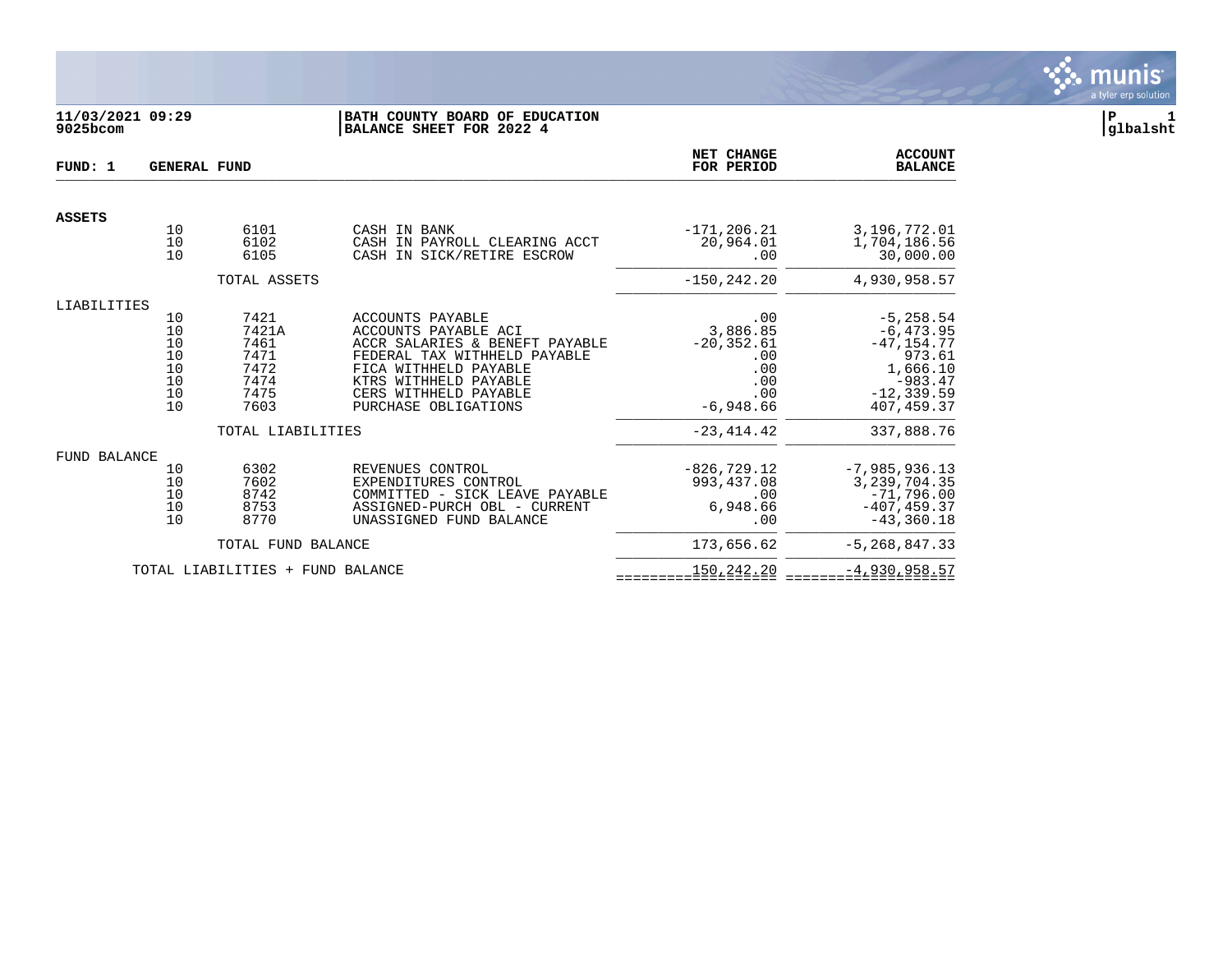

## **11/03/2021 09:29 |BATH COUNTY BOARD OF EDUCATION |P 2 9025bcom |BALANCE SHEET FOR 2022 4 |glbalsht**

| FUND: 2       |                 | SPECIAL REVENUE                  | NET CHANGE<br>FOR PERIOD        | <b>ACCOUNT</b><br><b>BALANCE</b> |                   |
|---------------|-----------------|----------------------------------|---------------------------------|----------------------------------|-------------------|
| <b>ASSETS</b> |                 |                                  |                                 |                                  |                   |
|               | 20              | 6101                             | CASH IN BANK                    | $-414,009.99$                    | $-326,753.86$     |
|               |                 | TOTAL ASSETS                     |                                 | $-414.009.99$                    | $-326,753.86$     |
| LIABILITIES   |                 |                                  |                                 |                                  |                   |
|               | 20              | 7421                             | ACCOUNTS PAYABLE                | .00                              | $-3,582.12$       |
|               | $\overline{20}$ | 7421A                            | ACCOUNTS PAYABLE ACI            | 8,602.44                         | $-33, 218.19$     |
|               | 20              | 7603                             | PURCHASE OBLIGATIONS            | $-11,947.28$                     | 490,224.49        |
|               |                 | TOTAL LIABILITIES                |                                 | $-3,344.84$                      | 453, 424. 18      |
| FUND BALANCE  |                 |                                  |                                 |                                  |                   |
|               | 20              | 6302                             | REVENUES CONTROL                | $-74, 575.42$                    | $-1, 140, 365.49$ |
|               | 20              | 7602                             | EXPENDITURES CONTROL            | 479,982.97                       | 1,503,919.66      |
|               | 20              | 8753                             | ASSIGNED-PURCH OBL -<br>CURRENT | 11,947.28                        | $-490, 224.49$    |
|               |                 | TOTAL FUND BALANCE               |                                 | 417,354.83                       | $-126,670.32$     |
|               |                 | TOTAL LIABILITIES + FUND BALANCE |                                 | 414,009.99                       | 326,753.86        |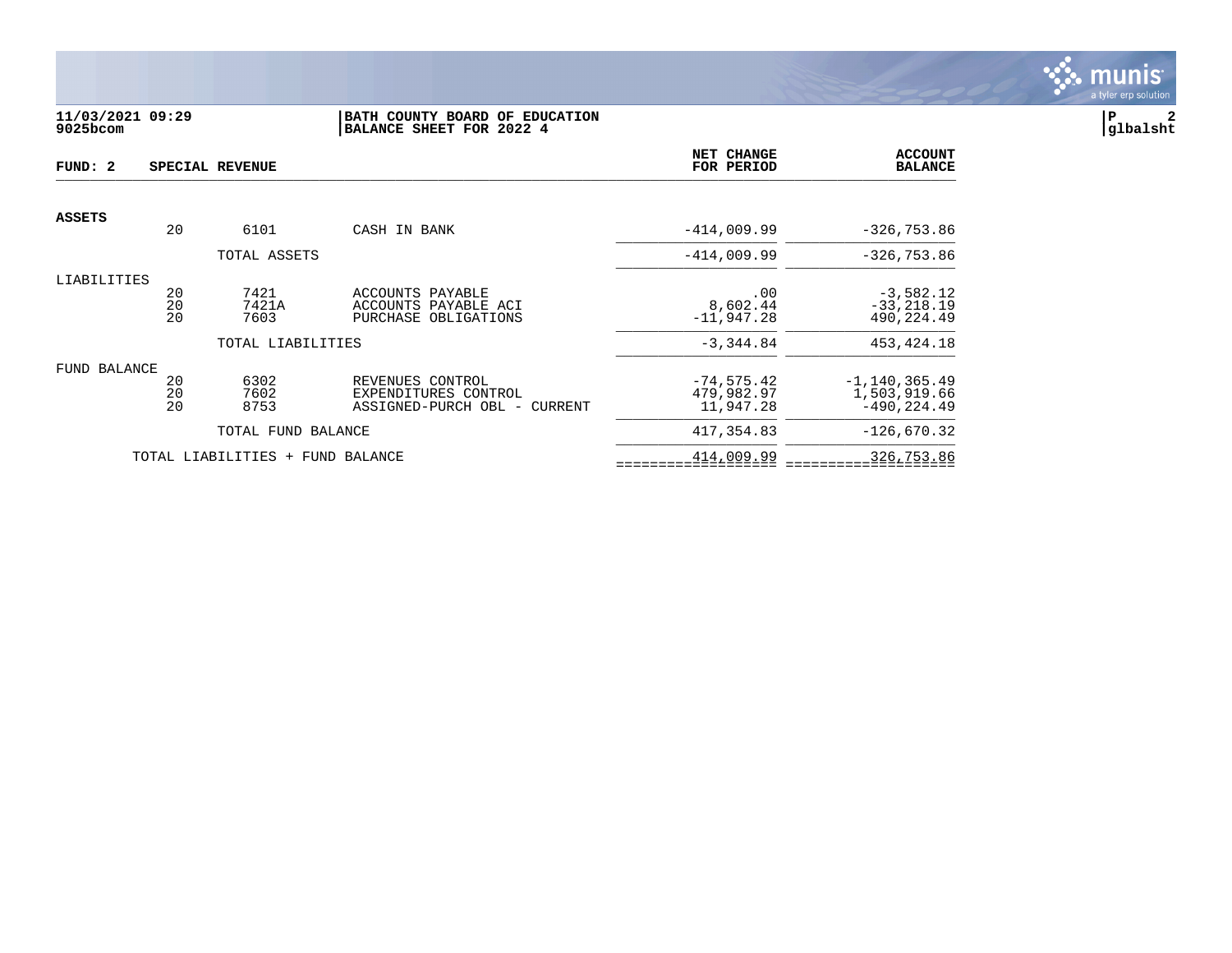

#### **11/03/2021 09:29 |BATH COUNTY BOARD OF EDUCATION |P 3 9025bcom |BALANCE SHEET FOR 2022 4 |glbalsht**

| FUND: 21<br>DISTRICT ACTIVITY FD (ANNUAL) |                |                                  |                                                                          | <b>NET CHANGE</b><br>FOR PERIOD      | <b>ACCOUNT</b><br><b>BALANCE</b>             |
|-------------------------------------------|----------------|----------------------------------|--------------------------------------------------------------------------|--------------------------------------|----------------------------------------------|
| <b>ASSETS</b>                             |                |                                  |                                                                          |                                      |                                              |
|                                           | 21             | 6101                             | CASH IN BANK                                                             | $-5, 360.43$                         | 94, 911.84                                   |
|                                           |                | TOTAL ASSETS                     |                                                                          | $-5, 360.43$                         | 94, 911.84                                   |
| LIABILITIES                               | 21<br>21       | 7421A<br>7603                    | ACCOUNTS PAYABLE ACI<br>PURCHASE OBLIGATIONS                             | .00<br>7,916.75                      | $-784.38$<br>18,101.33                       |
|                                           |                | TOTAL LIABILITIES                |                                                                          | 7,916.75                             | 17,316.95                                    |
| FUND BALANCE                              | 21<br>21<br>21 | 6302<br>7602<br>8753             | REVENUES CONTROL<br>EXPENDITURES CONTROL<br>ASSIGNED-PURCH OBL - CURRENT | $-515.00$<br>5,875.43<br>$-7,916.75$ | $-107, 405.62$<br>13,278.16<br>$-18, 101.33$ |
|                                           |                | TOTAL FUND BALANCE               |                                                                          | $-2,556.32$                          | $-112, 228.79$                               |
|                                           |                | TOTAL LIABILITIES + FUND BALANCE |                                                                          | 5,360.43                             | $-94,911.84$                                 |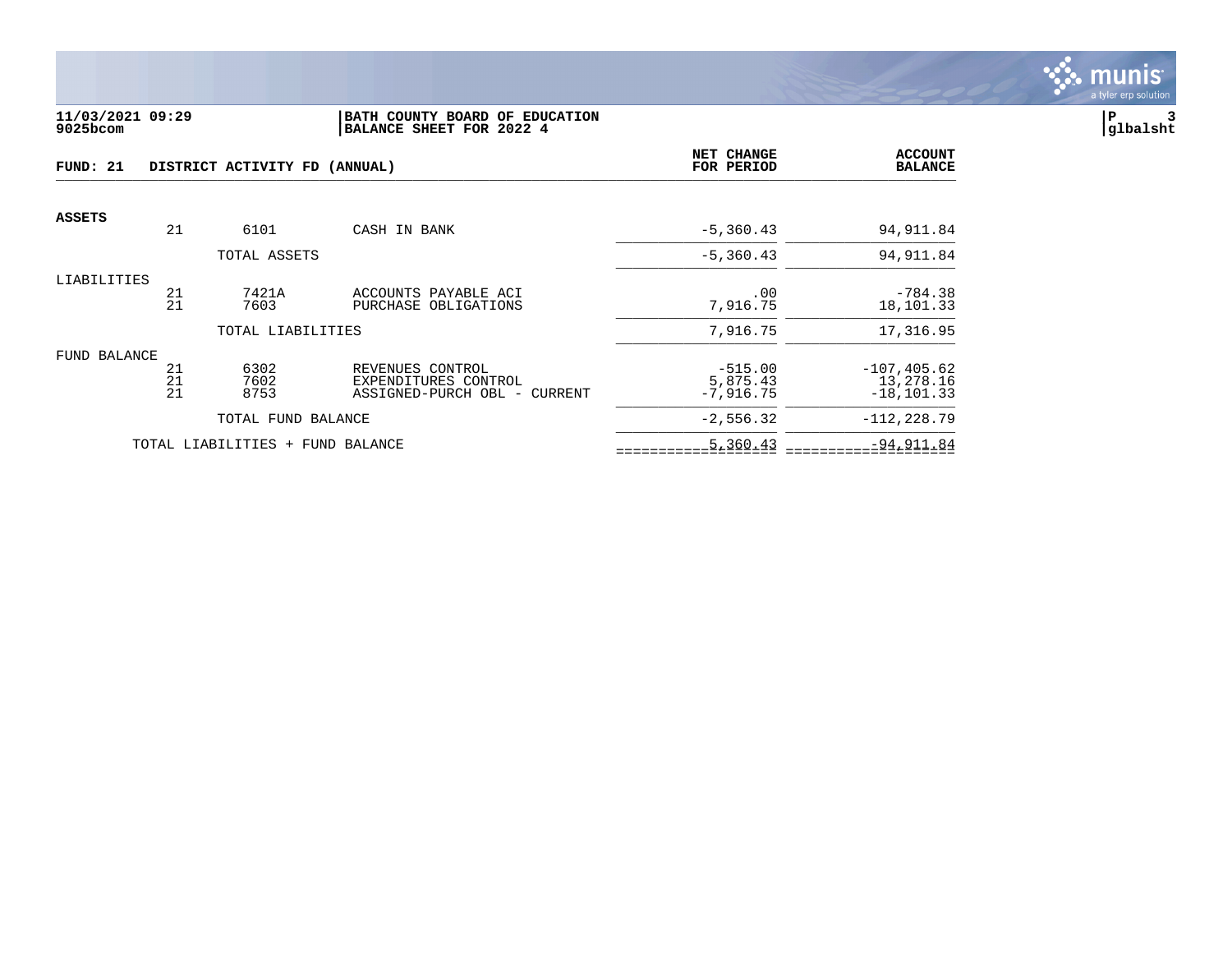

## **11/03/2021 09:29 |BATH COUNTY BOARD OF EDUCATION |P 4 9025bcom |BALANCE SHEET FOR 2022 4 |glbalsht**

| FUND: 25<br>SPEC REV - STUDENT ACTIVITY |    |                                  |                    | NET CHANGE<br>FOR PERIOD | <b>ACCOUNT</b><br><b>BALANCE</b> |
|-----------------------------------------|----|----------------------------------|--------------------|--------------------------|----------------------------------|
| <b>ASSETS</b>                           | 25 | 6101                             | CASH IN BANK       | .00                      | 213,398.37                       |
|                                         |    | TOTAL ASSETS                     |                    | .00                      | 213,398.37                       |
| FUND BALANCE                            | 25 | 8737                             | RESTRICTED - OTHER | .00                      | $-213,398.37$                    |
|                                         |    | TOTAL FUND BALANCE               |                    | .00                      | $-213, 398.37$                   |
|                                         |    | TOTAL LIABILITIES + FUND BALANCE |                    | .00                      | $-213, 398.37$                   |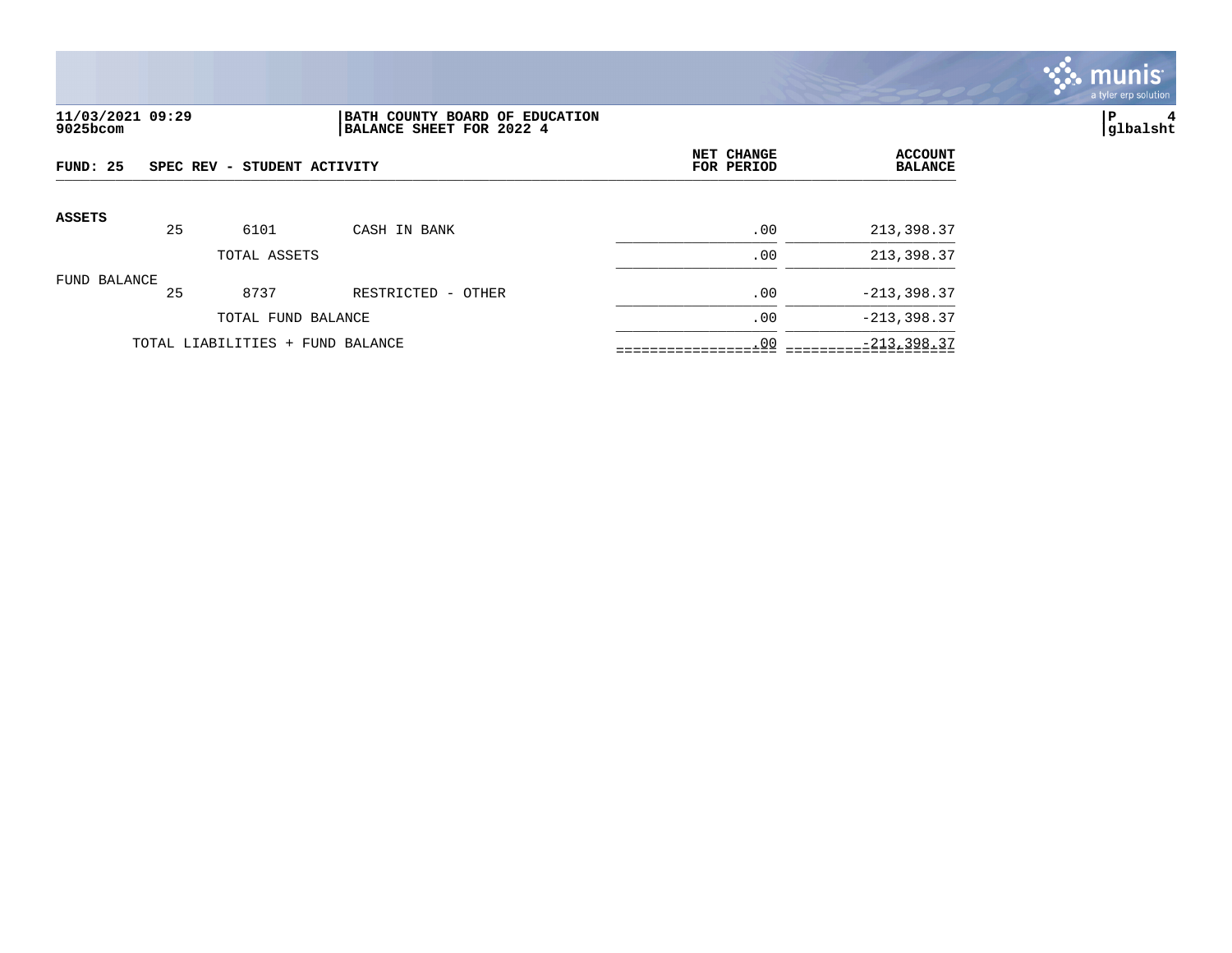![](_page_4_Picture_0.jpeg)

### **11/03/2021 09:29 |BATH COUNTY BOARD OF EDUCATION |P 5 9025bcom |BALANCE SHEET FOR 2022 4 |glbalsht**

| FUND: 310     |          | CAPITAL OUTLAY FUND              | NET CHANGE<br>FOR PERIOD                           | <b>ACCOUNT</b><br><b>BALANCE</b> |                              |
|---------------|----------|----------------------------------|----------------------------------------------------|----------------------------------|------------------------------|
| <b>ASSETS</b> |          |                                  |                                                    |                                  |                              |
|               | 31       | 6101                             | CASH IN BANK                                       | .00                              | 174,302.75                   |
|               |          | TOTAL ASSETS                     |                                                    | .00                              | 174,302.75                   |
| FUND BALANCE  | 31<br>31 | 6302<br>8738                     | REVENUES CONTROL<br>RESTRICTED-SFCC ESCROW-CURRENT | .00<br>.00                       | $-89,753.00$<br>$-84,549.75$ |
|               |          | TOTAL FUND BALANCE               |                                                    | .00                              | $-174, 302.75$               |
|               |          | TOTAL LIABILITIES + FUND BALANCE |                                                    | .00                              | $-174, 302.75$               |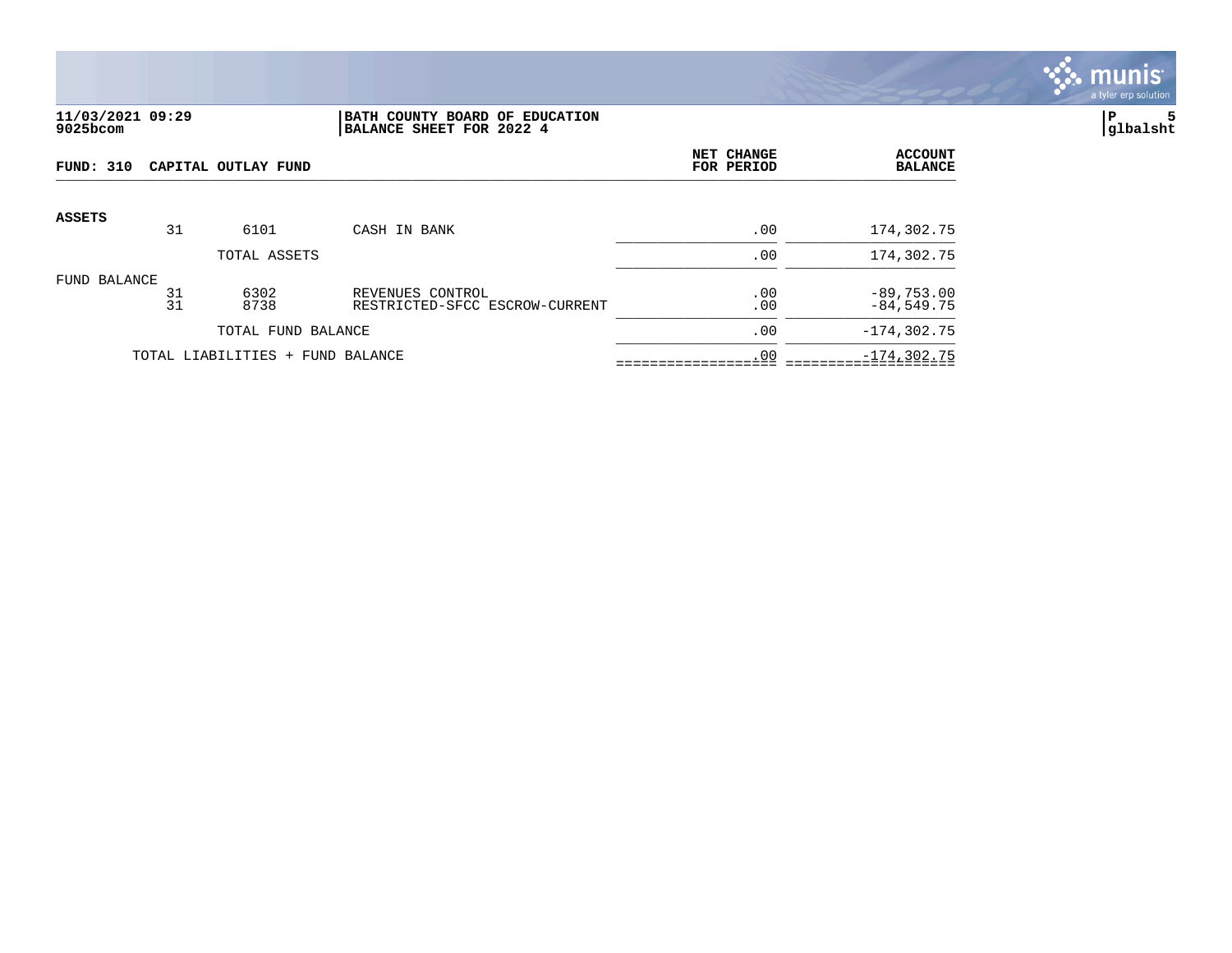![](_page_5_Picture_0.jpeg)

## **11/03/2021 09:29 |BATH COUNTY BOARD OF EDUCATION |P 6 9025bcom |BALANCE SHEET FOR 2022 4 |glbalsht**

| FUND: 320     |                | BUILDING FUND (5 CENT LEVY)      |                                                                            | NET CHANGE<br>FOR PERIOD | <b>ACCOUNT</b><br><b>BALANCE</b>               |
|---------------|----------------|----------------------------------|----------------------------------------------------------------------------|--------------------------|------------------------------------------------|
| <b>ASSETS</b> | 32             | 6101                             | CASH IN BANK                                                               | $-205,031.65$            | $-44, 327.26$                                  |
|               |                | TOTAL ASSETS                     |                                                                            | $-205.031.65$            | $-44.327.26$                                   |
| FUND BALANCE  | 32<br>32<br>32 | 6302<br>7602<br>8738             | REVENUES CONTROL<br>EXPENDITURES CONTROL<br>RESTRICTED-SFCC ESCROW-CURRENT | .00<br>205,031.65<br>.00 | $-497, 138.00$<br>782,895.53<br>$-241, 430.27$ |
|               |                | TOTAL FUND BALANCE               |                                                                            | 205,031.65               | 44,327.26                                      |
|               |                | TOTAL LIABILITIES + FUND BALANCE |                                                                            | 205,031.65               | 44,327.26                                      |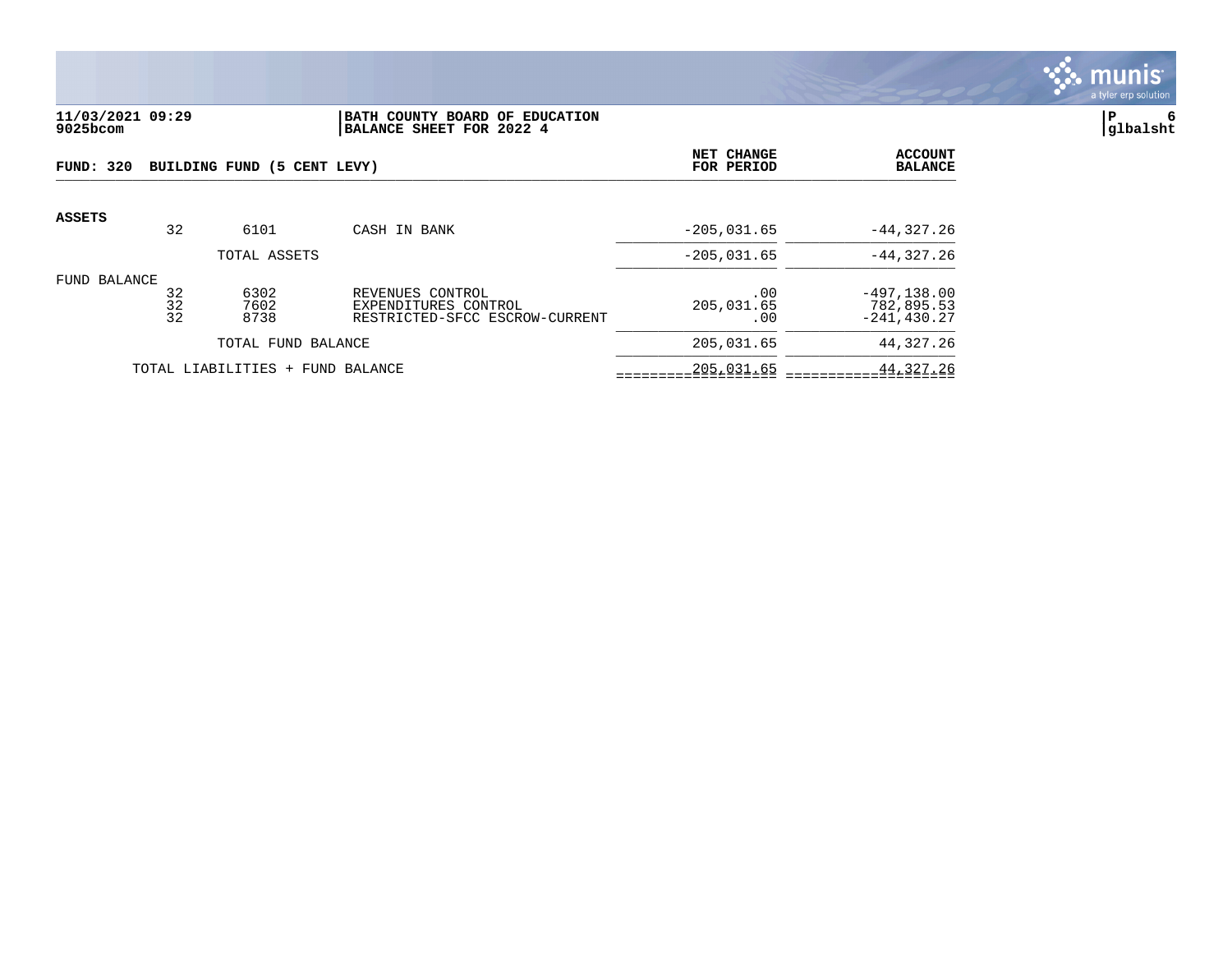![](_page_6_Picture_0.jpeg)

#### **11/03/2021 09:29 |BATH COUNTY BOARD OF EDUCATION |P 7 9025bcom |BALANCE SHEET FOR 2022 4 |glbalsht**

| <b>FUND: 360</b> |          | <b>CONSTRUCTION FUND</b>         | NET CHANGE<br>FOR PERIOD                                      | <b>ACCOUNT</b><br><b>BALANCE</b> |                              |
|------------------|----------|----------------------------------|---------------------------------------------------------------|----------------------------------|------------------------------|
| <b>ASSETS</b>    | 36       | 6101                             | CASH IN BANK                                                  | .00                              | 31,221.04                    |
|                  |          | TOTAL ASSETS                     |                                                               | .00                              | 31,221.04                    |
| LIABILITIES      | 36<br>36 | 7421A<br>7603                    | ACCOUNTS PAYABLE ACI<br>PURCHASE OBLIGATIONS                  | .00<br>.00                       | $-749.00$<br>2,525.00        |
|                  |          | TOTAL LIABILITIES                |                                                               | .00                              | 1,776.00                     |
| FUND BALANCE     | 36<br>36 | 8735<br>8753                     | RESTRICTED-FUTURE CONSTR BG-1<br>ASSIGNED-PURCH OBL - CURRENT | .00<br>.00                       | $-30, 472.04$<br>$-2,525.00$ |
|                  |          | TOTAL FUND BALANCE               |                                                               | .00                              | $-32,997.04$                 |
|                  |          | TOTAL LIABILITIES + FUND BALANCE |                                                               | .00                              | $-31, 221.04$                |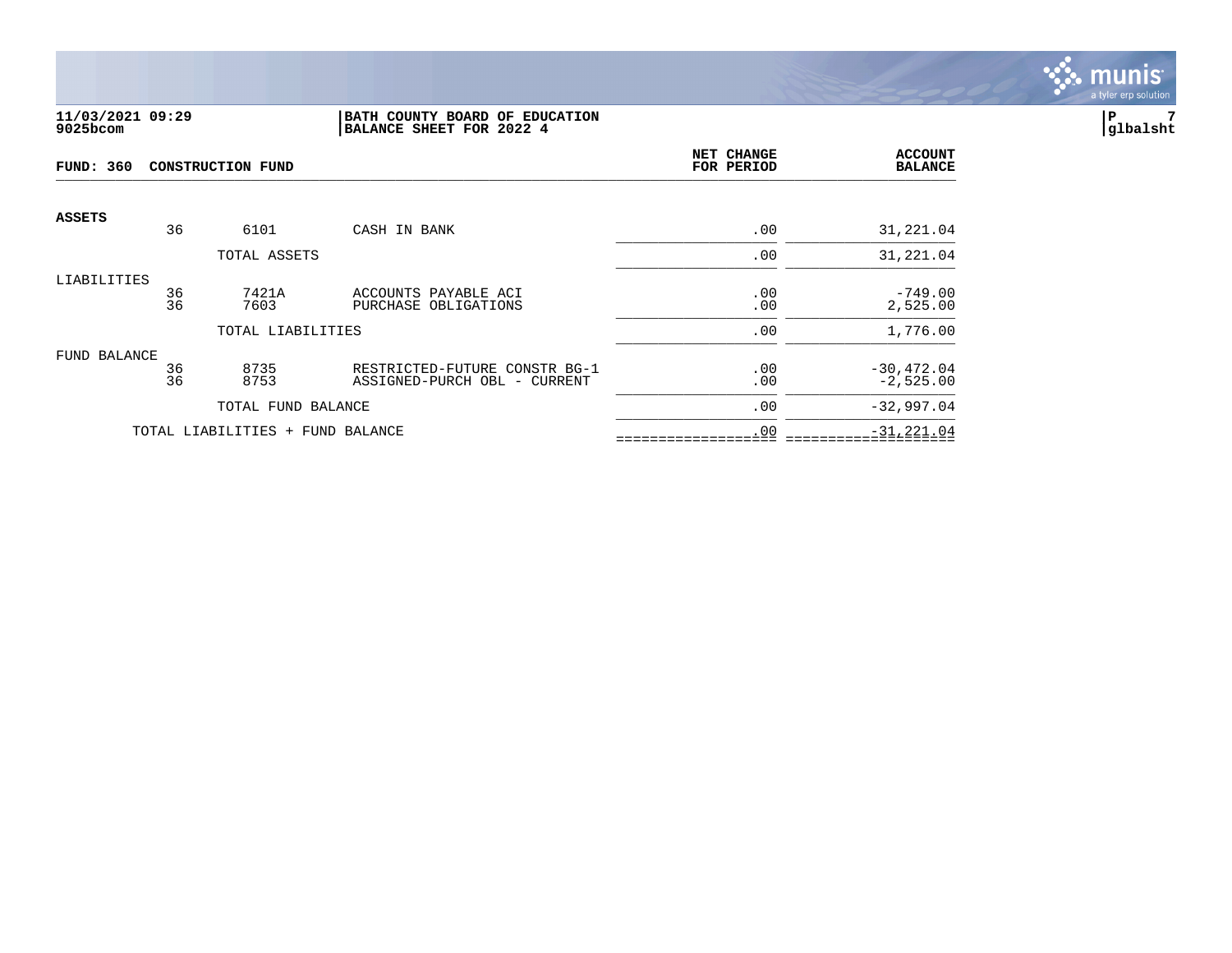![](_page_7_Picture_0.jpeg)

### **11/03/2021 09:29 |BATH COUNTY BOARD OF EDUCATION |P 8 9025bcom |BALANCE SHEET FOR 2022 4 |glbalsht**

| FUND: 400<br>DEBT SERVICE FUND |                |                      |                                                                          | NET CHANGE<br>FOR PERIOD    | <b>ACCOUNT</b><br><b>BALANCE</b>               |
|--------------------------------|----------------|----------------------|--------------------------------------------------------------------------|-----------------------------|------------------------------------------------|
| <b>ASSETS</b>                  | 40             | 6101                 | CASH IN BANK                                                             | 205,031.65                  | .00                                            |
|                                |                | TOTAL ASSETS         |                                                                          | 205,031.65                  | .00                                            |
| LIABILITIES                    | 40             | 7603                 | PURCHASE OBLIGATIONS                                                     | .00                         | 561,382.52                                     |
|                                |                | TOTAL LIABILITIES    |                                                                          | .00                         | 561,382.52                                     |
| FUND BALANCE                   |                |                      |                                                                          |                             |                                                |
|                                | 40<br>40<br>40 | 6302<br>7602<br>8753 | REVENUES CONTROL<br>EXPENDITURES CONTROL<br>ASSIGNED-PURCH OBL - CURRENT | $-205,031.65$<br>.00<br>.00 | $-782, 895.53$<br>782,895.53<br>$-561, 382.52$ |
|                                |                | TOTAL FUND BALANCE   |                                                                          | $-205,031.65$               | $-561, 382.52$                                 |
|                                |                | TOTAL LIABILITIES +  | FUND BALANCE                                                             | $-205,031.65$               | .00                                            |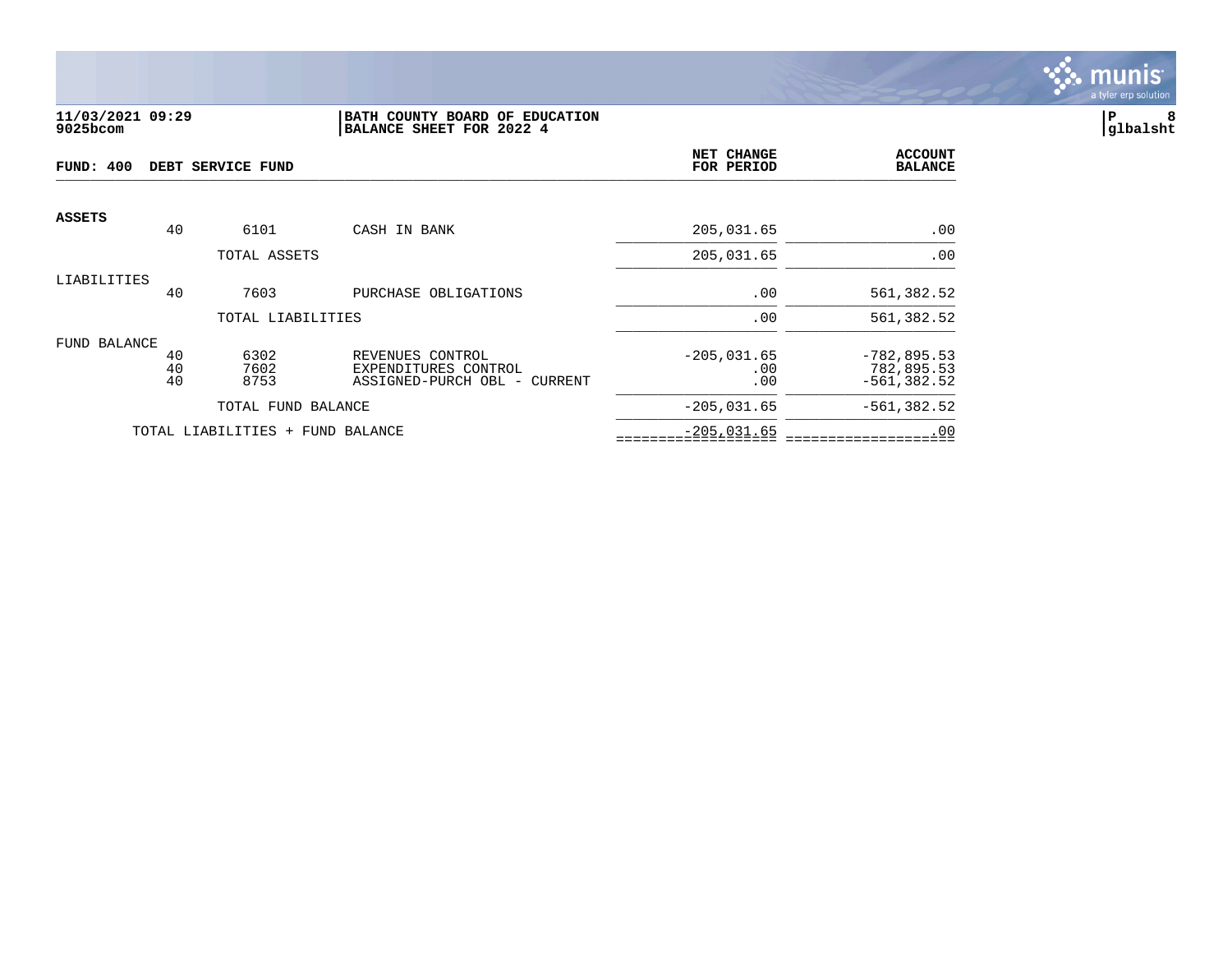![](_page_8_Picture_0.jpeg)

## **11/03/2021 09:29 |BATH COUNTY BOARD OF EDUCATION |P 9 9025bcom |BALANCE SHEET FOR 2022 4 |glbalsht**

| FUND: 51            |                                        | FOOD SERVICE FUND                                         |                                                                                                                                                                                       | NET CHANGE<br>FOR PERIOD                                             | <b>ACCOUNT</b><br><b>BALANCE</b>                                                                             |
|---------------------|----------------------------------------|-----------------------------------------------------------|---------------------------------------------------------------------------------------------------------------------------------------------------------------------------------------|----------------------------------------------------------------------|--------------------------------------------------------------------------------------------------------------|
| <b>ASSETS</b>       |                                        |                                                           |                                                                                                                                                                                       |                                                                      |                                                                                                              |
|                     | 51<br>51<br>51<br>51                   | 6101<br>6171<br>64000<br>6400P                            | CASH IN BANK<br>INVENTORIES FOR CONSUMPTION<br>DEF OUTFLOW OF<br>RESOURCES<br>DEF OUTFLOW OF<br>RESOURCES                                                                             | 51,380.59<br>.00<br>.00<br>.00                                       | 2,039,734.53<br>15,936.96<br>142,282.38<br>241, 256. 15                                                      |
|                     |                                        | TOTAL ASSETS                                              |                                                                                                                                                                                       | 51,380.59                                                            | 2,439,210.02                                                                                                 |
| LIABILITIES         | 51<br>51<br>51<br>51<br>51<br>51<br>51 | 7421<br>7421A<br>75410<br>7541P<br>7603<br>77000<br>7700P | ACCOUNTS PAYABLE<br>ACCOUNTS PAYABLE ACI<br>NET PENSION LIABILITY<br>NET PENSION LIABILITY<br>PURCHASE OBLIGATIONS<br>INFLOW OF RESOURCES<br><b>DEF</b><br>DEF<br>INFLOW OF RESOURCES | .00<br>$-123.65$<br>.00<br>.00<br>113,386.27<br>.00<br>.00           | $-100.00$<br>$-123.75$<br>$-401, 412.04$<br>$-1, 160, 593.50$<br>234,092.87<br>$-41,550.80$<br>$-50, 208.31$ |
|                     |                                        | TOTAL LIABILITIES                                         |                                                                                                                                                                                       | 113,262.62                                                           | $-1, 419, 895.53$                                                                                            |
| <b>FUND BALANCE</b> | 51<br>51<br>51<br>51<br>51<br>51       | 6302<br>7602<br>87370<br>8737P<br>8739<br>8753            | REVENUES CONTROL<br>EXPENDITURES CONTROL<br>RESTRICTED - OTHER<br>RESTRICTED-OTHER<br>RESTRICTED-NET ASSETS<br>ASSIGNED-PURCH OBL - CURRENT                                           | $-212.455.19$<br>161, 198. 25<br>.00<br>.00<br>.00<br>$-113, 386.27$ | $-372, 952.93$<br>358,828.92<br>300,680.46<br>969,545.66<br>$-2,041,323.73$<br>$-234,092.87$                 |
|                     |                                        | TOTAL FUND BALANCE                                        |                                                                                                                                                                                       | $-164.643.21$                                                        | $-1,019,314.49$                                                                                              |
|                     |                                        | TOTAL LIABILITIES + FUND BALANCE                          |                                                                                                                                                                                       | $-51,380.59$                                                         | $-2,439,210.02$                                                                                              |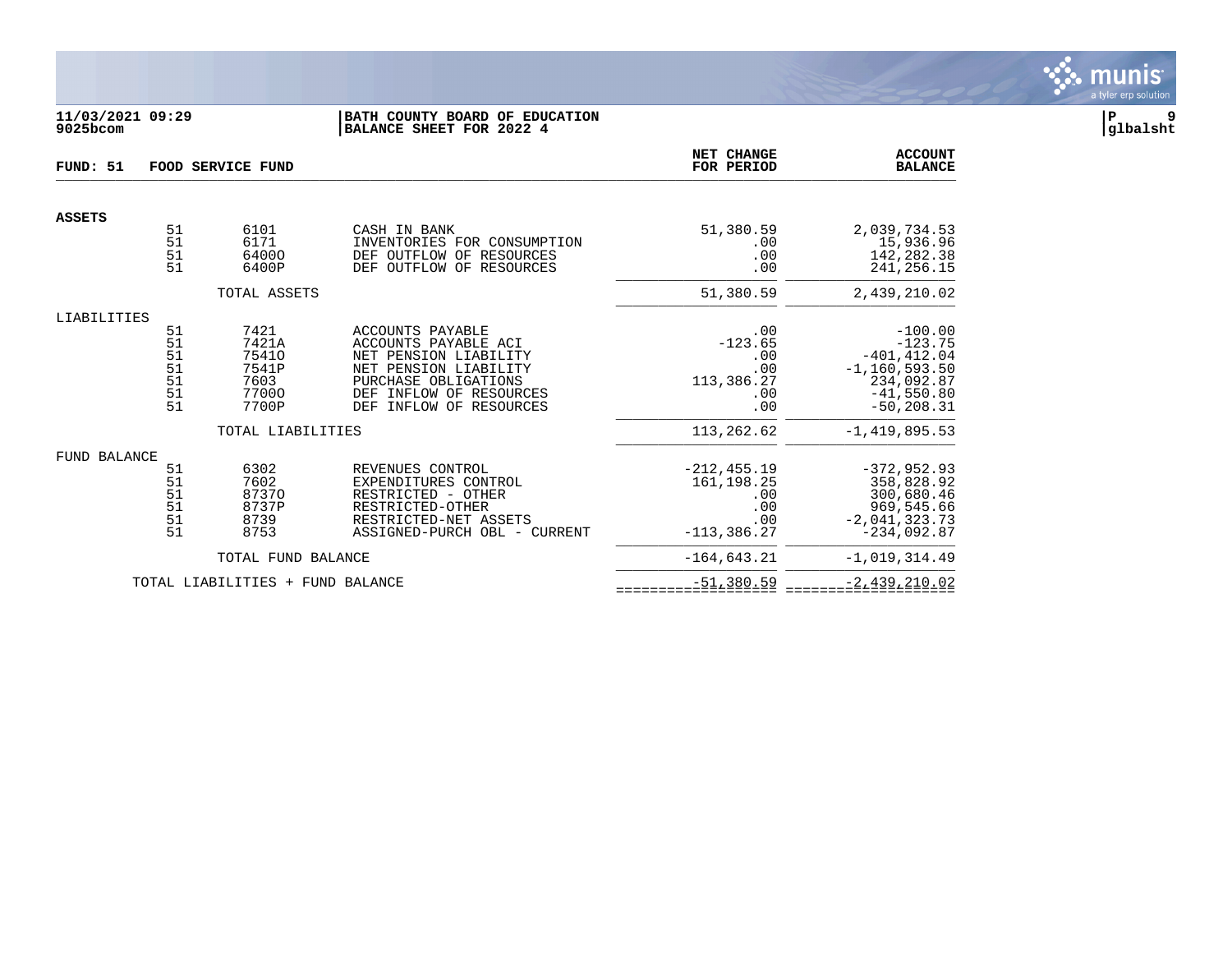![](_page_9_Picture_0.jpeg)

## **11/03/2021 09:29 |BATH COUNTY BOARD OF EDUCATION |P 10 9025bcom |BALANCE SHEET FOR 2022 4 |glbalsht**

| FUND: 52            | CHILD CARE                                                |                                                |                                                                                                                                                        | NET CHANGE<br>FOR PERIOD                                   | <b>ACCOUNT</b><br><b>BALANCE</b>                                                       |
|---------------------|-----------------------------------------------------------|------------------------------------------------|--------------------------------------------------------------------------------------------------------------------------------------------------------|------------------------------------------------------------|----------------------------------------------------------------------------------------|
| <b>ASSETS</b>       |                                                           |                                                |                                                                                                                                                        |                                                            |                                                                                        |
|                     | 52<br>$\overline{52}$<br>52                               | 6101<br>64000<br>6400P                         | CASH IN BANK<br>DEF OUTFLOW OF<br>RESOURCES<br>OF<br>OUTFLOW<br>RESOURCES<br>DEF                                                                       | $-5,684.83$<br>.00<br>.00                                  | 147,543.17<br>32,281.34<br>60,062.20                                                   |
|                     |                                                           | TOTAL ASSETS                                   |                                                                                                                                                        | $-5,684.83$                                                | 239,886.71                                                                             |
| LIABILITIES         | 52<br>52<br>52<br>$\begin{array}{c} 52 \\ 52 \end{array}$ | 75410<br>7541P<br>7603<br>77000<br>7700P       | NET PENSION LIABILITY<br>NET PENSION LIABILITY<br>PURCHASE OBLIGATIONS<br>INFLOW OF RESOURCES<br>DEF<br>INFLOW OF RESOURCES<br><b>DEF</b>              | .00<br>.00<br>700.00<br>.00<br>.00                         | $-96,710.70$<br>$-165,030.43$<br>2,300.00<br>$-10, 418.78$<br>$-15,537.70$             |
|                     |                                                           | TOTAL LIABILITIES                              |                                                                                                                                                        | 700.00                                                     | $-285, 397.61$                                                                         |
| <b>FUND BALANCE</b> | 52<br>52<br>$\frac{52}{52}$<br>$\frac{52}{52}$            | 6302<br>7602<br>87370<br>8737P<br>8739<br>8753 | REVENUES CONTROL<br>EXPENDITURES CONTROL<br>RESTRICTED - OTHER<br>RESTRICTED-OTHER PENSION<br>RESTRICTED-NET ASSETS<br>ASSIGNED-PURCH OBL -<br>CURRENT | $-6,665.83$<br>12,350.66<br>.00<br>.00<br>.00<br>$-700.00$ | $-109, 275.96$<br>63,703.11<br>74,848.14<br>120,505.93<br>$-101,970.32$<br>$-2,300.00$ |
|                     |                                                           | TOTAL FUND BALANCE                             |                                                                                                                                                        | 4,984.83                                                   | 45,510.90                                                                              |
|                     |                                                           | TOTAL LIABILITIES +                            | FUND BALANCE                                                                                                                                           | 5,684.83                                                   | $-239,886.71$                                                                          |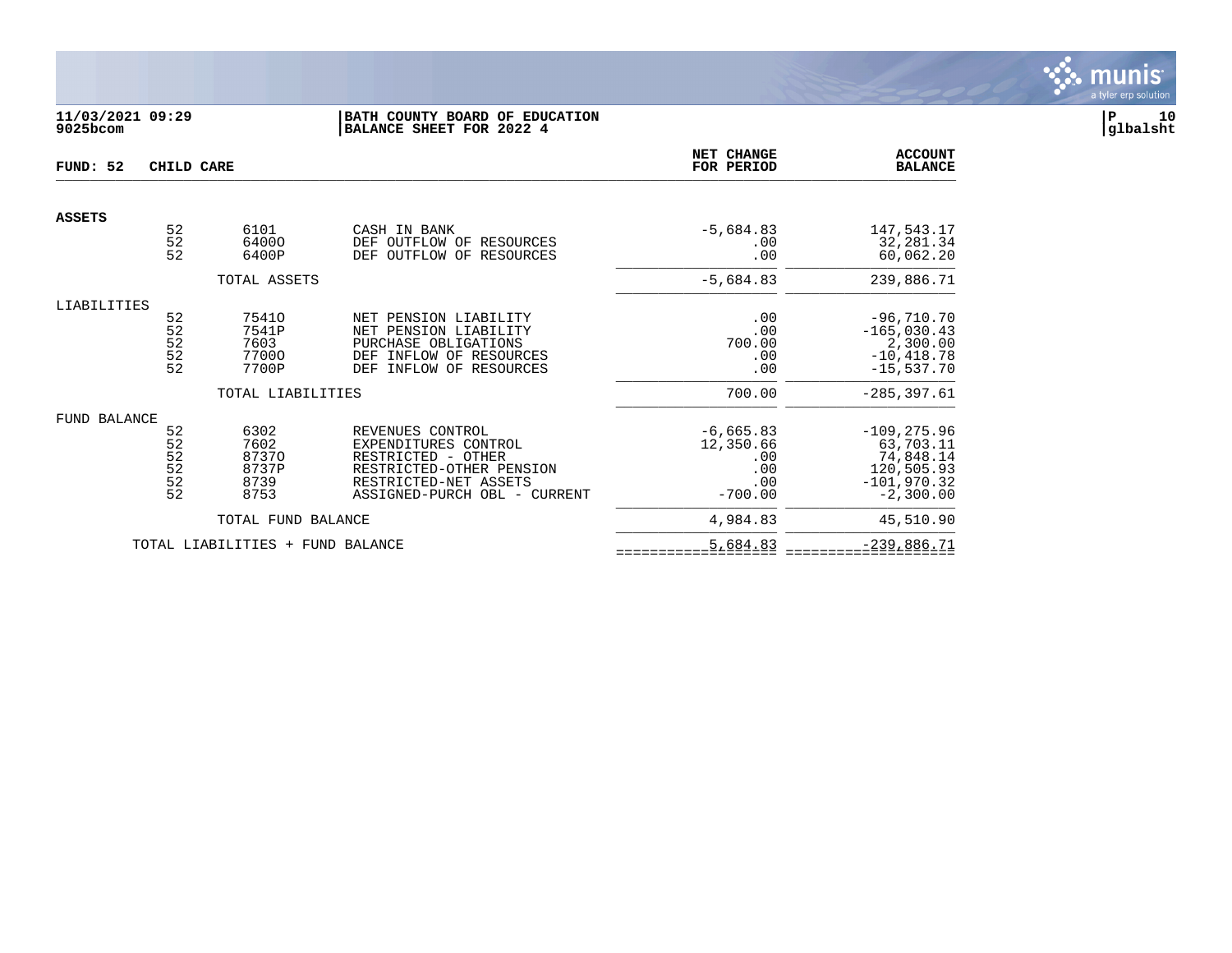![](_page_10_Picture_0.jpeg)

# **11/03/2021 09:29 |BATH COUNTY BOARD OF EDUCATION |P 11 9025bcom |BALANCE SHEET FOR 2022 4 |glbalsht**

| FUND: 53<br><b>PRESCHOOL</b> |                 |                                  |                                          | NET CHANGE<br>FOR PERIOD | <b>ACCOUNT</b><br><b>BALANCE</b> |
|------------------------------|-----------------|----------------------------------|------------------------------------------|--------------------------|----------------------------------|
| ASSETS                       |                 |                                  |                                          |                          |                                  |
|                              | 53              | 6101                             | CASH IN BANK                             | 6.18                     | $-245.28$                        |
|                              |                 | TOTAL ASSETS                     |                                          | 6.18                     | $-245.28$                        |
| FUND BALANCE                 | $\frac{53}{53}$ | 6302<br>7602                     | REVENUES CONTROL<br>EXPENDITURES CONTROL | $-90.00$<br>83.82        | $-90.00$<br>335.28               |
|                              |                 | TOTAL FUND BALANCE               |                                          | $-6.18$                  | 245.28                           |
|                              |                 | TOTAL LIABILITIES + FUND BALANCE |                                          | $-6.18$                  | 245.28                           |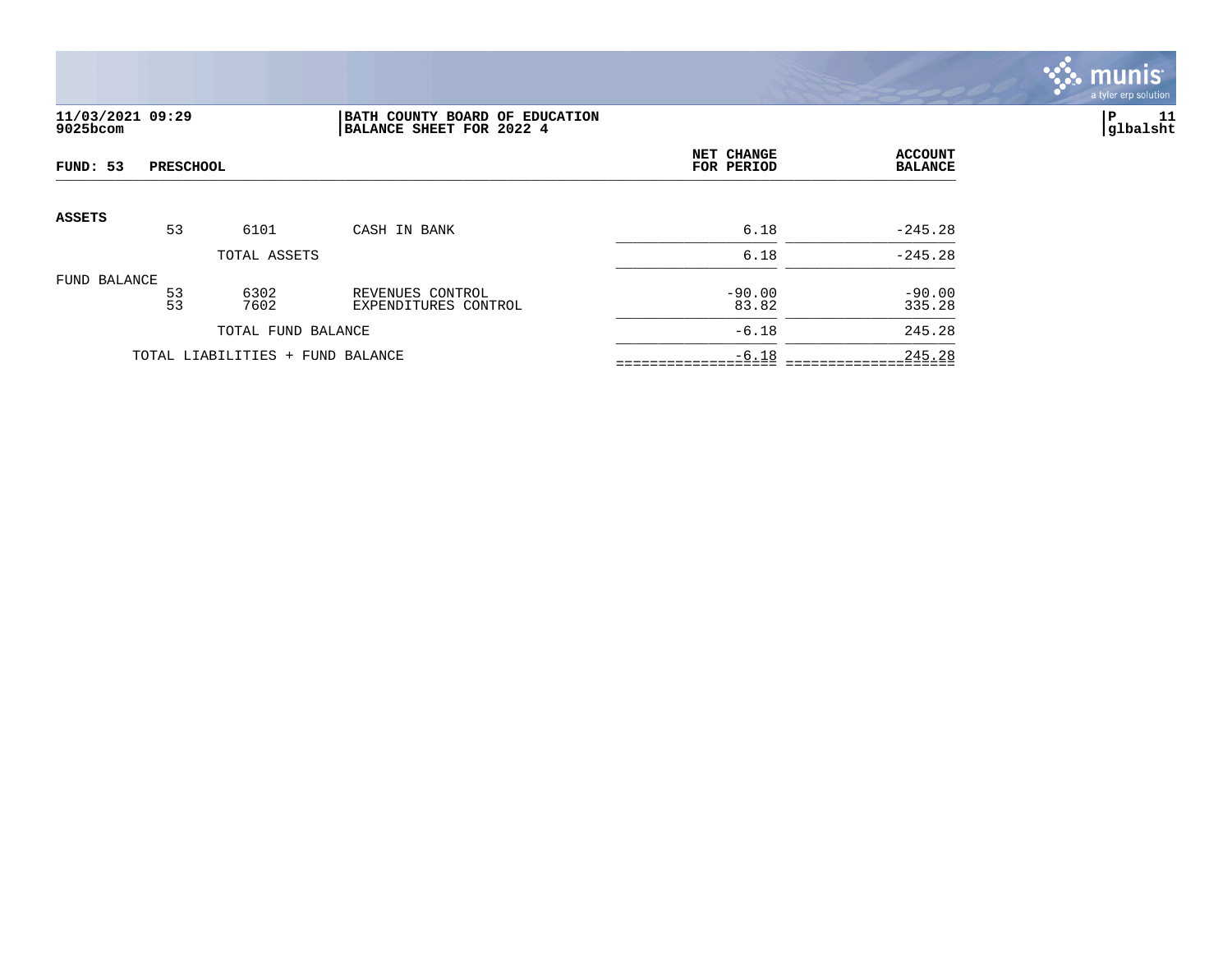![](_page_11_Picture_0.jpeg)

## **11/03/2021 09:29 |BATH COUNTY BOARD OF EDUCATION |P 12 9025bcom |BALANCE SHEET FOR 2022 4 |glbalsht**

|               | FUND: 7000 TRUST/AGENCY FUNDS |                                  |                                             |                  | <b>ACCOUNT</b><br><b>BALANCE</b> |
|---------------|-------------------------------|----------------------------------|---------------------------------------------|------------------|----------------------------------|
| <b>ASSETS</b> | 70                            | 6101                             | CASH IN BANK                                | 104.12           | 44,751.71                        |
|               |                               | TOTAL ASSETS                     |                                             | 104.12           | 44,751.71                        |
| FUND BALANCE  | 70<br>70                      | 6302<br>8730                     | REVENUES CONTROL<br>RESTRICTED FUND BALANCE | $-104.12$<br>.00 | $-766.74$<br>$-43,984.97$        |
|               |                               | TOTAL FUND BALANCE               |                                             | $-104.12$        | $-44,751.71$                     |
|               |                               | TOTAL LIABILITIES + FUND BALANCE |                                             | $-104.12$        | $-44,751.71$                     |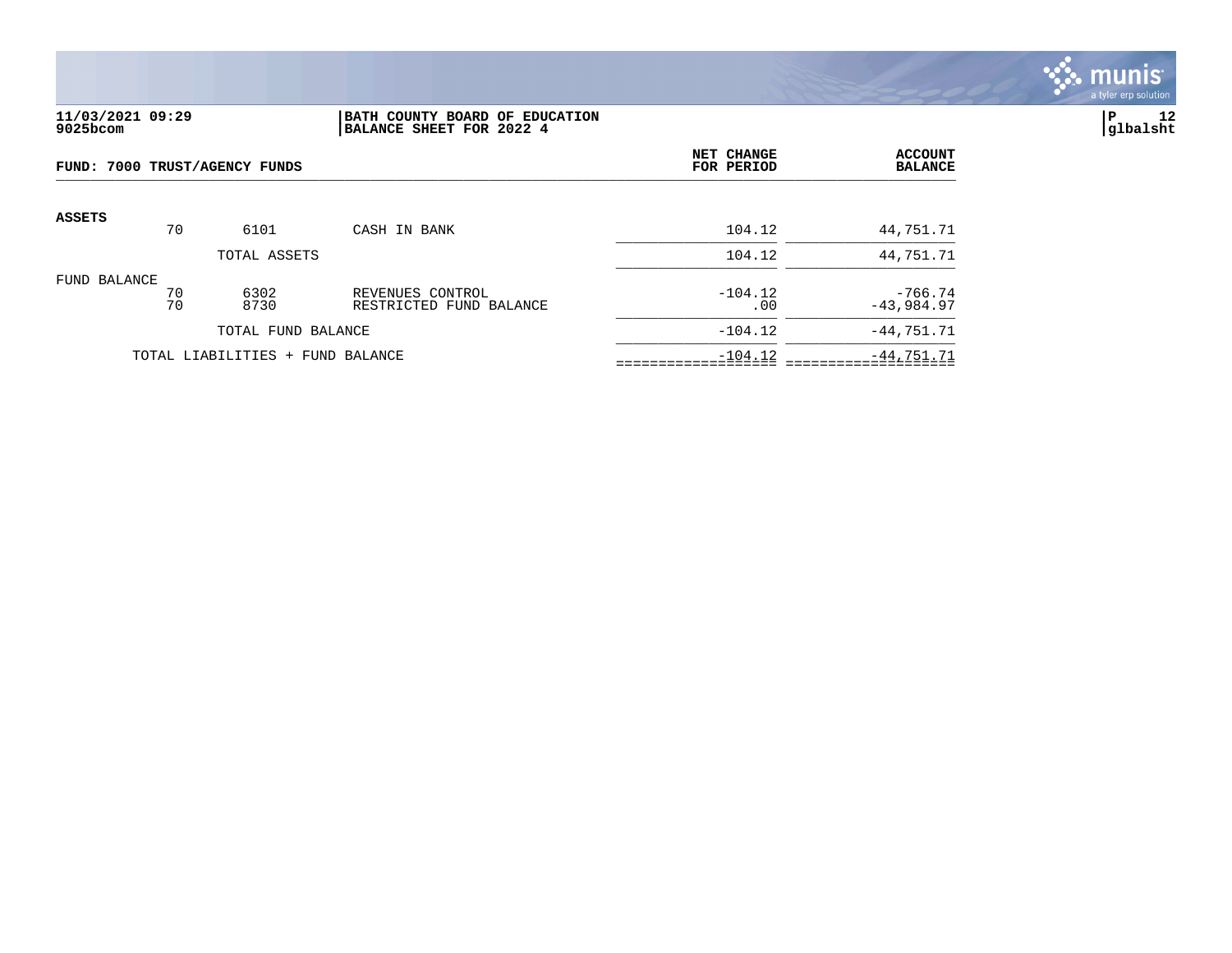![](_page_12_Picture_0.jpeg)

#### **11/03/2021 09:29 |BATH COUNTY BOARD OF EDUCATION |P 13 9025bcom |BALANCE SHEET FOR 2022 4 |glbalsht**

| FUND: 8                          |          | <b>GOVERNMENTAL ASSETS</b> |                                                   | NET CHANGE<br>FOR PERIOD | <b>ACCOUNT</b><br><b>BALANCE</b>  |
|----------------------------------|----------|----------------------------|---------------------------------------------------|--------------------------|-----------------------------------|
| <b>ASSETS</b>                    |          |                            |                                                   |                          |                                   |
|                                  | 80       | 6201                       | LAND                                              | .00                      | 518,316.60                        |
|                                  | 80<br>80 | 6211<br>6212               | LAND IMPROVEMENTS<br>ACCUM DEPR LAND IMPROVEMENTS | .00<br>.00               | 1, 124, 210. 27<br>$-975, 229.22$ |
|                                  | 80       | 6221                       | BUILDINGS & BLDING IMPROVEMENT                    | .00                      | 46,087,605.31                     |
|                                  | 80       | 6222                       | ACCUM DEPR BLDG IMPROVMENTS                       | .00                      | $-13, 186, 391.89$                |
|                                  | 80       | 6231                       | TECHNOLOGY EOUIPMENT                              | .00                      | 1,894,236.50                      |
|                                  | 80       | 6232                       | ACCUM DEPR TECHNOLOGY EOUIP                       | .00                      | $-1,664,823.59$                   |
|                                  | 80       | 6241                       | VEHICLES                                          | .00                      | 4,071,733.19                      |
|                                  | 80       | 6242                       | ACCUM DEPR VEHICLES                               | .00                      | $-3, 110, 050.41$                 |
|                                  | 80       | 6251                       | GENERAL EOUIPMENT                                 | .00                      | 872,588.28                        |
|                                  | 80       | 6252                       | ACCUM DEPR GENERAL EOUIP                          | .00                      | $-742, 114.89$                    |
|                                  |          | TOTAL ASSETS               |                                                   | .00                      | 34,890,080.15                     |
| FUND BALANCE                     |          |                            |                                                   |                          |                                   |
|                                  | 80       | 7602                       | EXPENDITURES CONTROL                              | .00                      | 23.31                             |
|                                  | 80       | 8710                       | INVESTMENTS GOVERNMENTAL ASSET                    | .00                      | $-34,890,103.46$                  |
| TOTAL FUND BALANCE               |          |                            |                                                   | .00                      | $-34,890,080.15$                  |
| TOTAL LIABILITIES + FUND BALANCE |          |                            |                                                   | .00                      | $-34,890,080.15$                  |

![](_page_12_Picture_3.jpeg)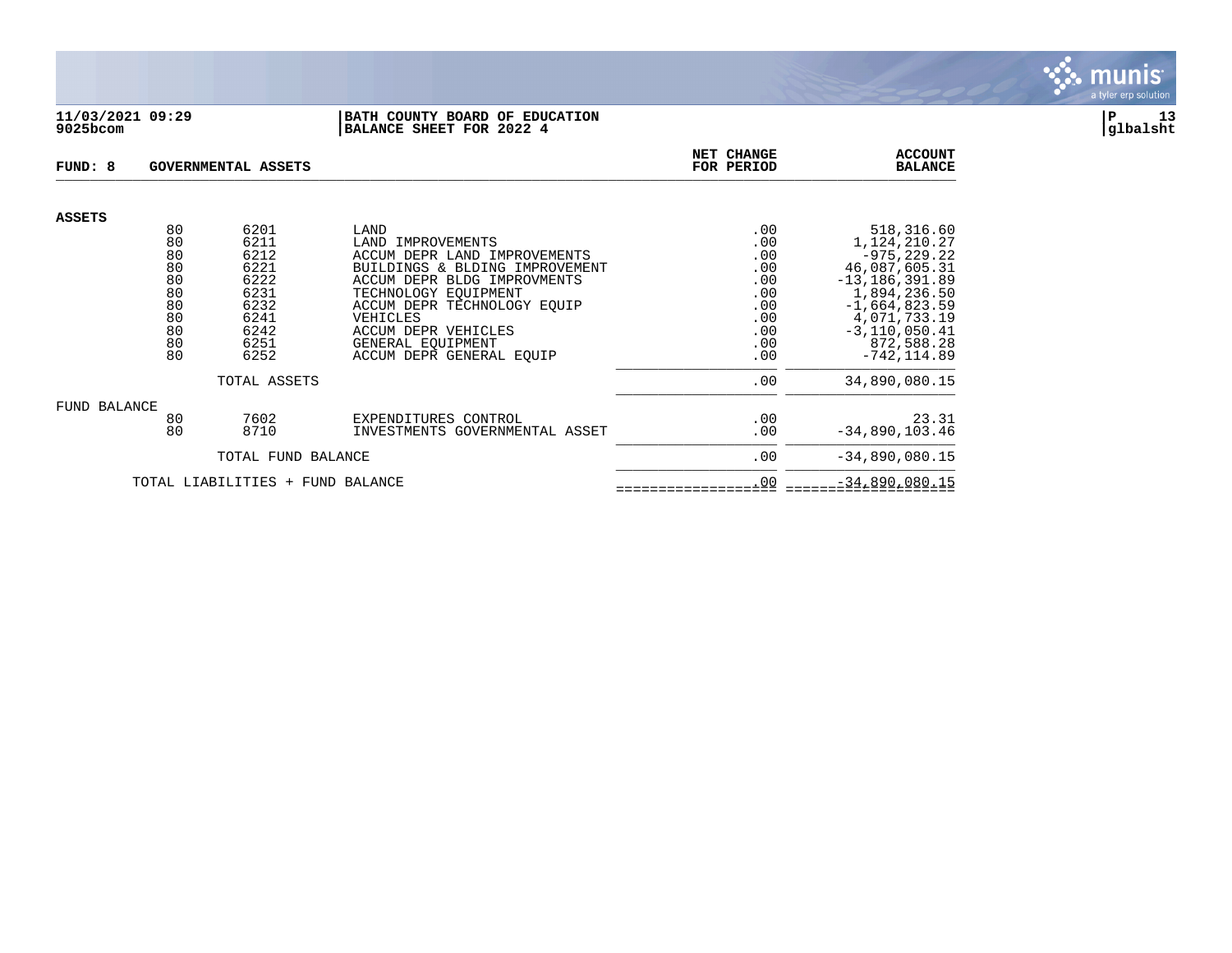![](_page_13_Picture_0.jpeg)

## **11/03/2021 09:29 |BATH COUNTY BOARD OF EDUCATION |P 14 9025bcom |BALANCE SHEET FOR 2022 4 |glbalsht**

| FUND: 81                         |                                  | FOOD SERVICE ASSETS                          | <b>NET CHANGE</b><br>FOR PERIOD                                                                                                                         | <b>ACCOUNT</b><br><b>BALANCE</b>       |                                                                                     |
|----------------------------------|----------------------------------|----------------------------------------------|---------------------------------------------------------------------------------------------------------------------------------------------------------|----------------------------------------|-------------------------------------------------------------------------------------|
| <b>ASSETS</b>                    | 81<br>81<br>81<br>81<br>81<br>81 | 6221<br>6222<br>6231<br>6232<br>6241<br>6242 | BUILDINGS & BLDING IMPROVEMENT<br>ACCUM DEPR BLDG IMPROVMENTS<br>TECHNOLOGY EOUIPMENT<br>ACCUM DEPR TECHNOLOGY EOUIP<br>VEHICLES<br>ACCUM DEPR VEHICLES | .00<br>.00<br>.00<br>.00<br>.00<br>.00 | 308,000.00<br>$-80, 593.33$<br>8,212.63<br>$-4,831.30$<br>35,895.00<br>$-27,065.75$ |
|                                  | 81<br>81                         | 6251<br>6252                                 | GENERAL EOUIPMENT<br>ACCUM DEPR GENERAL EQUIP                                                                                                           | .00<br>.00                             | 616, 188.39<br>$-533.052.17$                                                        |
|                                  |                                  | TOTAL ASSETS                                 |                                                                                                                                                         | .00                                    | 322,753.47                                                                          |
| FUND BALANCE                     | 81                               | 8711                                         | INVESTMENT BUSINESS ASSETS                                                                                                                              | .00                                    | $-322, 753.47$                                                                      |
|                                  |                                  | TOTAL FUND BALANCE                           |                                                                                                                                                         | .00                                    | $-322, 753.47$                                                                      |
| TOTAL LIABILITIES + FUND BALANCE |                                  |                                              |                                                                                                                                                         | .00                                    | $-322, 753.47$                                                                      |